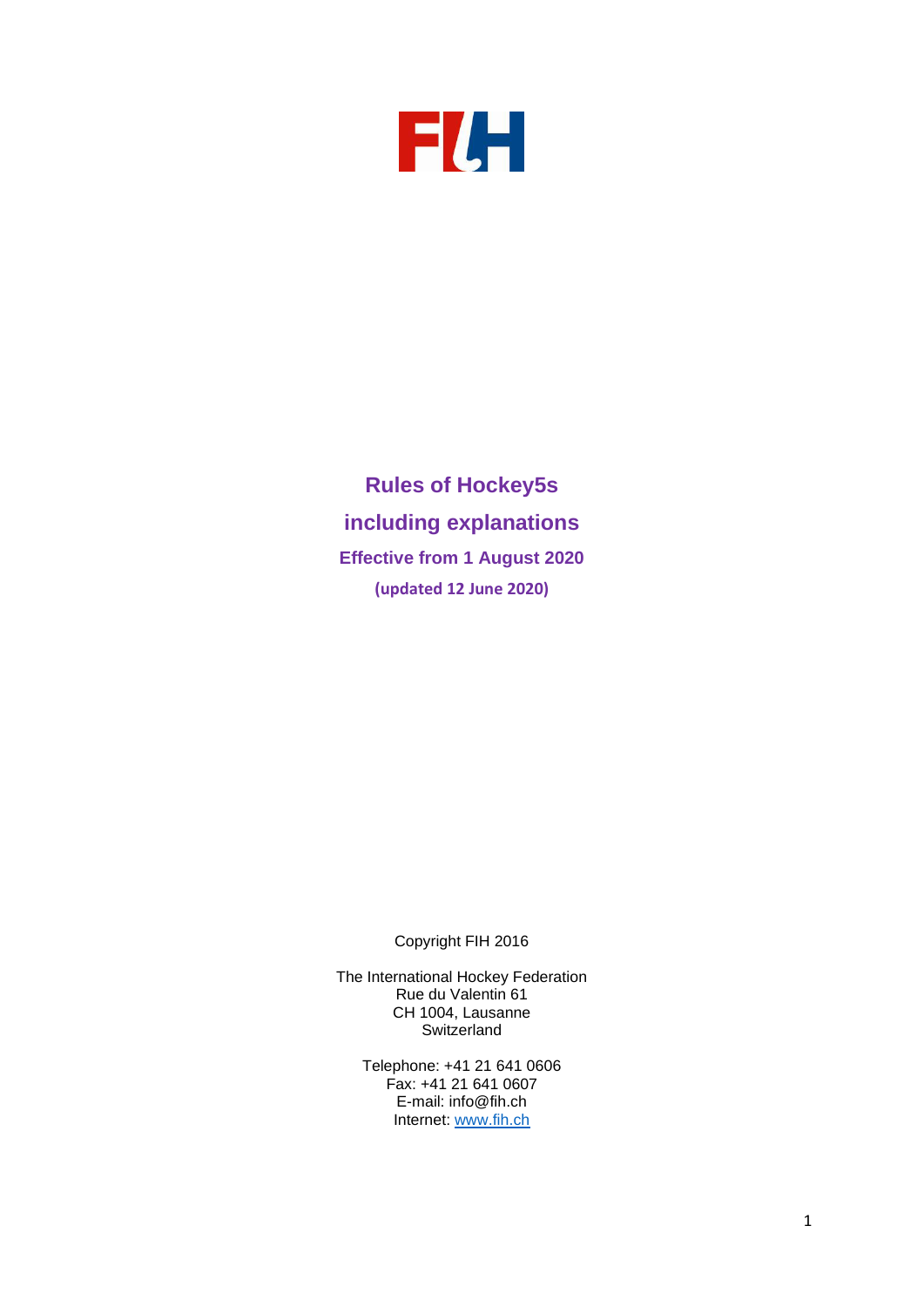## **Responsibility and Liability**

Participants in Hockey5s must be aware of the Hockey5s Rules and of other information in this publication. They are expected to perform according to the Rules unless explicitly agreed by FIH, a Continental Federation, a National Association or all persons participating in a match.

Emphasis is placed on safety. Everyone involved in the game must act with consideration for the safety of others. Relevant national legislation must be observed. Players must ensure that their equipment does not constitute a danger to themselves or to others by virtue of its quality, materials or design.

The International Hockey Federation (FIH) does not accept responsibility for any defects or non-compliance of facilities and is not liable for any consequences resulting from their use. Any verification of facilities or equipment conducted before a match is limited to ensuring an overall appearance of compliance and sporting requirements.

Umpires exercise an important role controlling the game and ensuring fair play.

# **Implementation and Authority**

The Hockey5s Rules apply to all Hockey5s players and officials. National Associations have discretion to decide the date of implementation at national level. The date of implementation for international competition is 1 July 2020.

The Rules are issued by the FIH Rules Committee under the authority of the International Hockey Federation. Copyright is held by the International Hockey Federation.

# **Availability of the Rules**

Information about the availability of the Rules and other information on the FIH website is included at the end of this publication.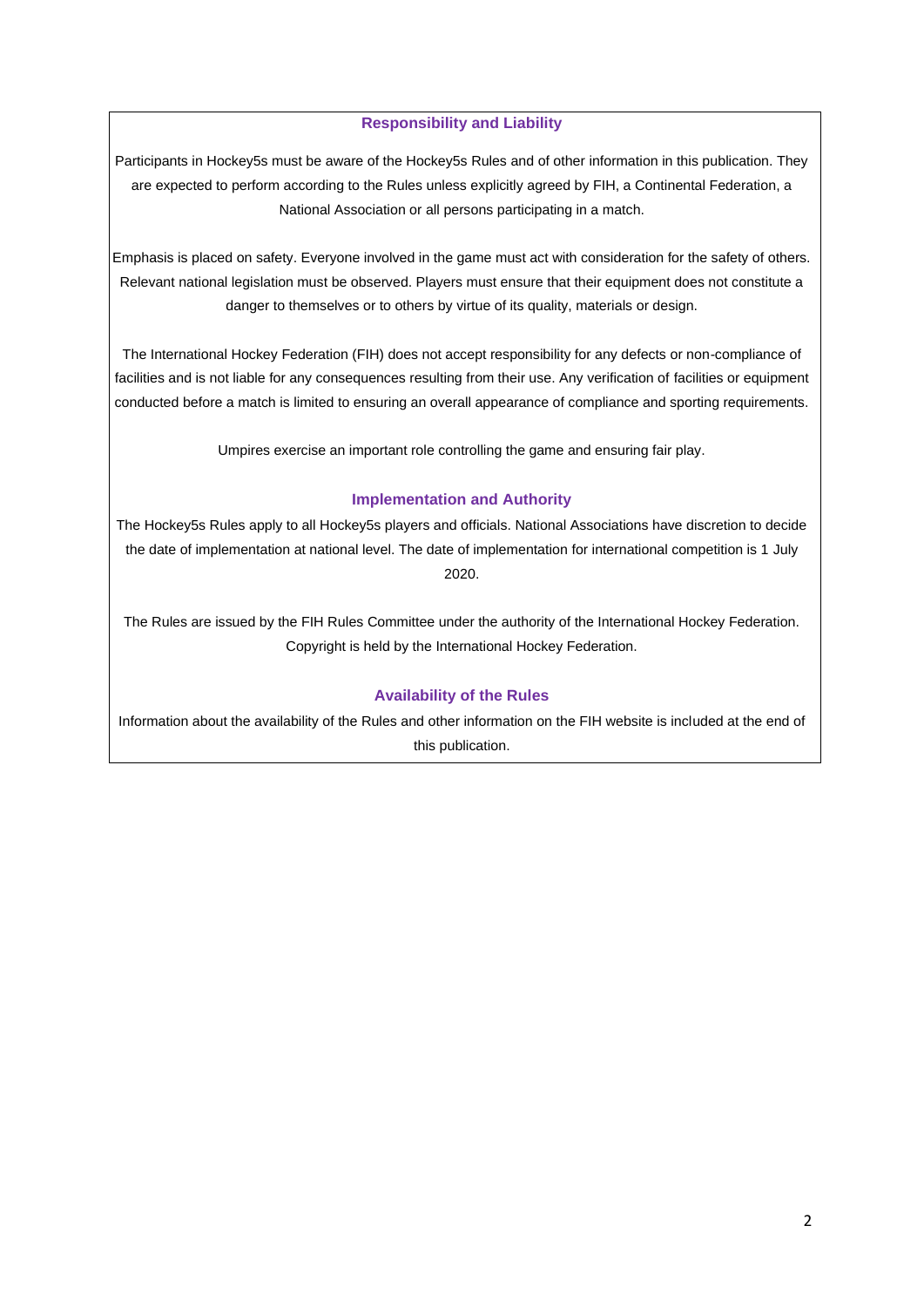# **CONTENTS**

| <b>Playing the Game</b> |  |
|-------------------------|--|
| 1 <sub>1</sub>          |  |
| 2.                      |  |
| 3.                      |  |
| 4.                      |  |
| 5.                      |  |
| 6.                      |  |
| 7 <sub>1</sub>          |  |
| 8.                      |  |
| 9.                      |  |
|                         |  |
|                         |  |
|                         |  |
|                         |  |
|                         |  |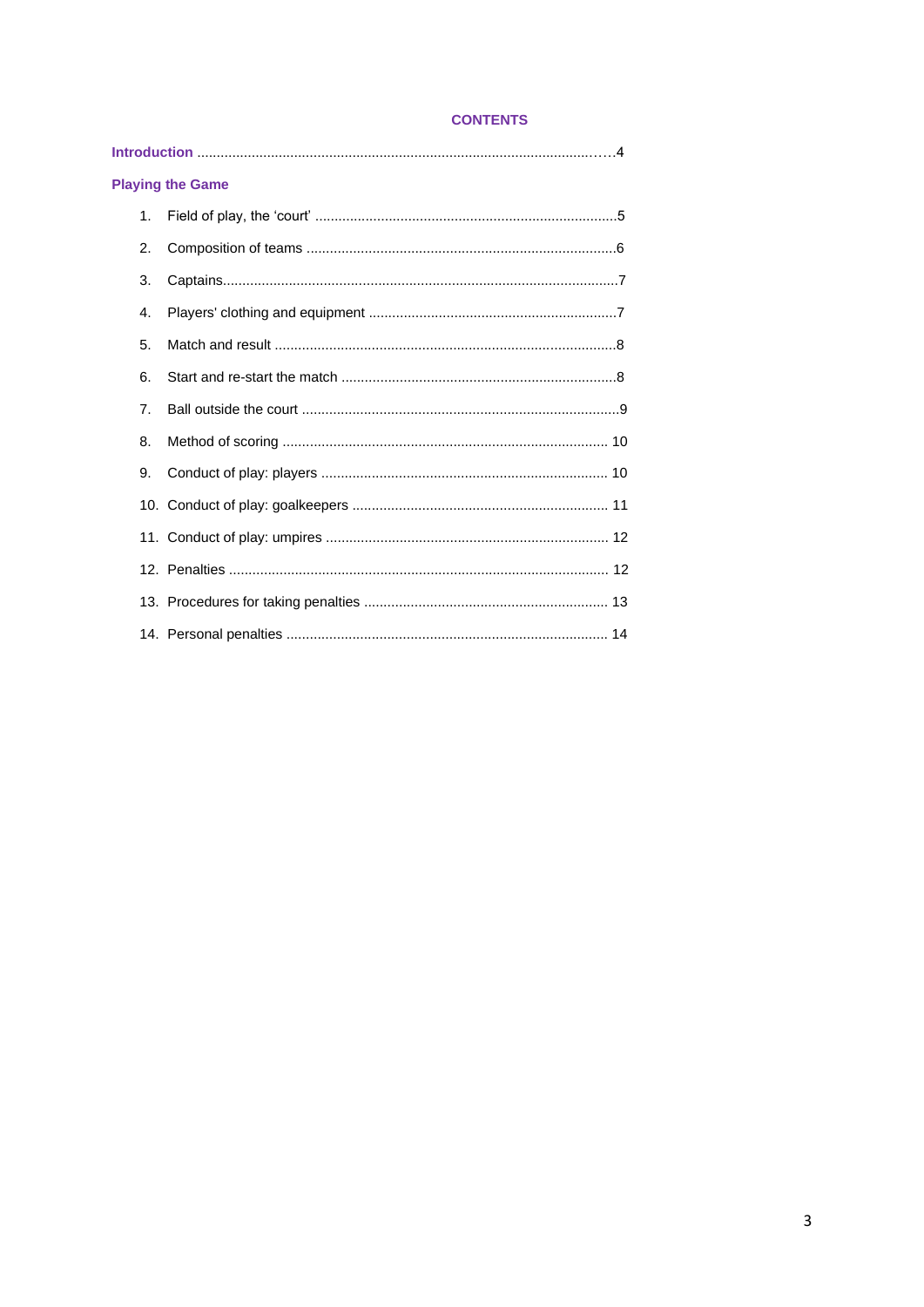#### **INTRODUCTION**

#### **Hockey5s**

Hockey5s is a short format of the sport which is designed to enhance the global reach of Hockey via a game which is fast, skilful and adaptable with a set of simplified rules.

There will always be 2 periods, or halves, in a match with the previously used thirds, or quarters as used in 11-aside hockey, not used as the aim is for Hockey5s to be short, sharp and exciting.

How Hockey5s can be adapted and played flexibly will be explained later in this introduction. Any matters not explicitly dealt with in the Rules of Hockey5s are covered by the eleven-a-side Rules of Hockey. Among other things, this enables this document describing the Rules of Hockey5s to be brief.

Hockey5s is a new version of the sport so FIH recognises that some changes might occur in the detailed Rules. If this happens, the changes will be published on the FIH websit[e www.fih.ch](http://www.fih.ch/)

### **Adapting Hockey5s**

For international competitions such as the Hockey5s World Cup, the Youth Olympic Games and their qualification Tournaments, the Rules must be very precise and followed by everyone taking part, and there may also be Tournament Regulations which vary the Rules of Hockey5s. However, outside of international competitions, Hockey5s is designed to be adaptable to the available facilities and for players of all ages and abilities.

For example, if the playing area is less than specified in these Rules, it might be appropriate to play with only four players of each team on the court. A goalkeeper is required in the Rules but, if necessary and appropriate, the game could be played only with field players. It might not be possible to provide boundary-boards, in which case the ball outside the side-lines could be dealt with in the same way as it is in eleven-a-side hockey. Other playing Rules can be adapted as necessary with these published Rules of Hockey5s providing a reference point and framework.

The Rules do not specify the type of surface on which Hockey5s is played. It is perfectly acceptable to play the game on any surface including natural grass, synthetic turf and hard recreational play areas.

In these ways, Hockey5s can be played virtually anywhere at any time. It is therefore an ideal introduction to the sport which enables core skills to develop and the game to be enjoyed with simple Rules in more informal surroundings.

#### **Developing Hockey5s**

The FIH will be promoting Hockey5s as a complementary version of the sport to 11-a-side hockey. It therefore welcomes suggestions for development of the Rules or for clarification of them especially from National Hockey Associations. National Associations are an important primary source of advice and guidance but, if appropriate, Rules suggestions or questions can be sent by email to info@fih.ch or to the FIH postal address.

#### **Rules Changes**

For all changes in this edition of the Rules, even for minor points of clarification or changes of wording, a line appears in the margin of any text which has been adjusted.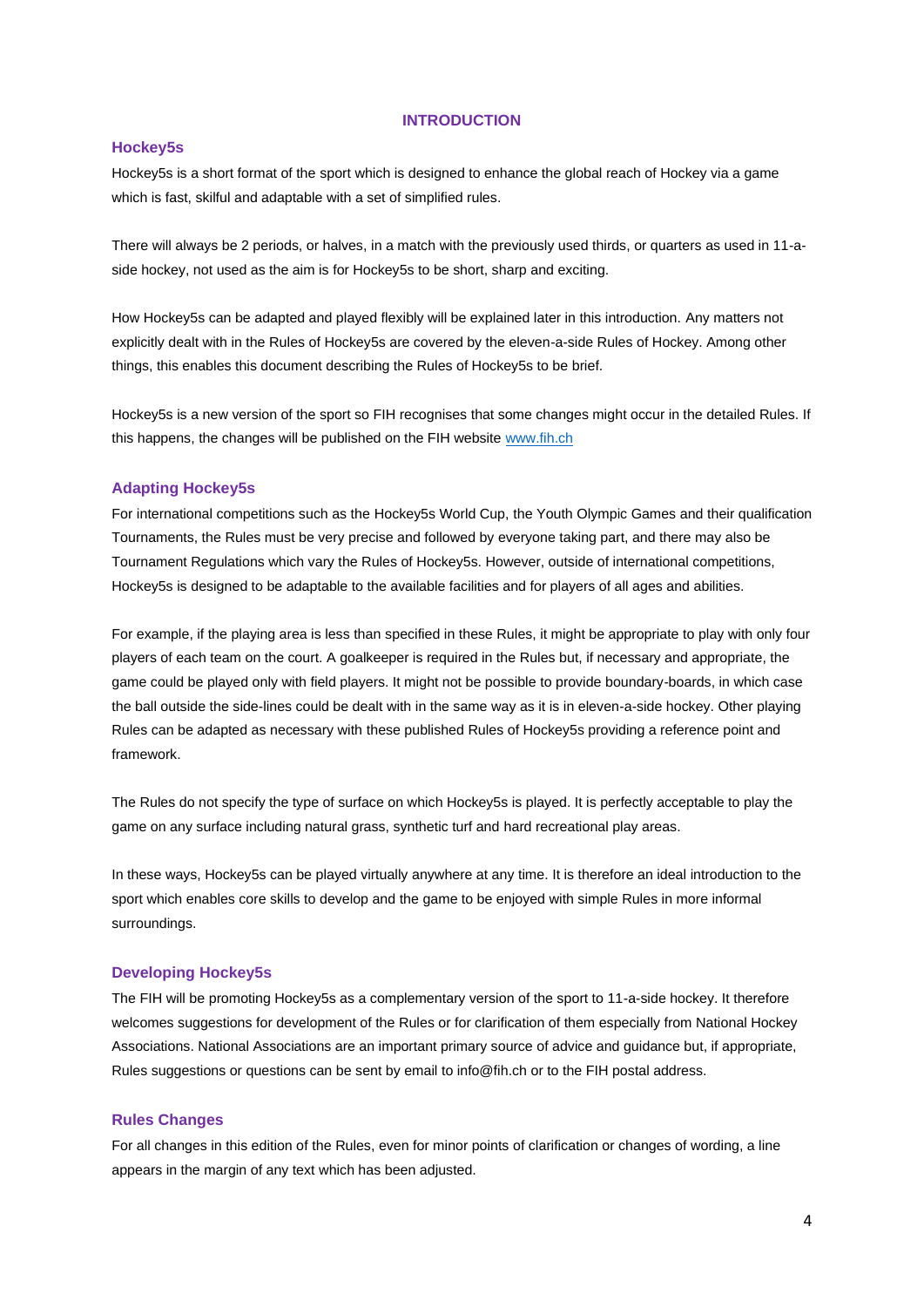#### **Playing the Game**

*For explanations of terminology and any other matters not explicitly dealt with in these Rules of Hockey5s, see the Rules of Hockey.* 

### 1 **Field of Play, the 'Court'**

*A Hockey5s court layout and its markings is detailed in the Hockey5s Courts Facilities Guidance document, which may be found on the FIH website. The information below provides a simplified description of the field of play.* 

- 1.1 The field of play (hereinafter referred to as the court) is rectangular.
- 1.2 Side-lines mark the longer perimeters of the court; back-lines mark the shorter perimeters of the court.
- 1.3 The goal-lines are the parts of the back-lines between the goal-posts.
- 1.4 Boundary-boards, ideally with a height in the range of 10cm to 25 cm, mark the side-lines and back-lines but not the goal-lines; the boards are placed against the outside of the lines.

*Hockey5s may be played with different size boundary-boards or even no boards at all.* 

*Boundary-boards ideally should enable a true rebound in terms of the speed and angle of the ball onto and off the boards. They should be able be carried and joined together easily, with non-hazardous fixings, such that they are stable structures and give a true rebound along their*  full length. Their construction should ideally be of materials which are weather-proof and *resistant to court watering.* 

*Construction requirements, rebound properties and cross-section dimensions for boundaryboards for dedicated Hockey5s competition courts are detailed in the Hockey5s Courts*  Facilities Guidance document, which may be found on the FIH website. A line of 50 cm length is marked in the middle of the court: the centre line.

*For the Youth Olympic Games, its qualification Tournaments and other International competitions, the centre-line is marked across the full width of the centre of the court.* 

1.5 Two lines each of 50 cm length are marked, half way in between the centre-line and the back-lines: the quarter-lines.

> *To help to identify each half of the court and the quarter-line areas, lines are marked on the boundary-boards parallel to the centre line and quarter-lines. For the Youth Olympic Games, its qualification Tournaments and other International competitions, the quarter-lines are marked as broken lines across the full width of the court. Each broken line starts with a solid section in line with the centre of the goal; each solid section is 300mm long with gaps between the solid sections 3 metres long.*

- 1.6 Penalty spots 150 mm in diameter are marked in front of the centre of each goal with the centre of each spot 6.40 metres from the inner edge of the goal-line.
- 1.7 All lines are 75 mm wide and are part of the court.
- 1.8 Goals are positioned outside the court at the centre of and touching each back-line.

*A detailed specification of the goal is provided in the Rules of Hockey.*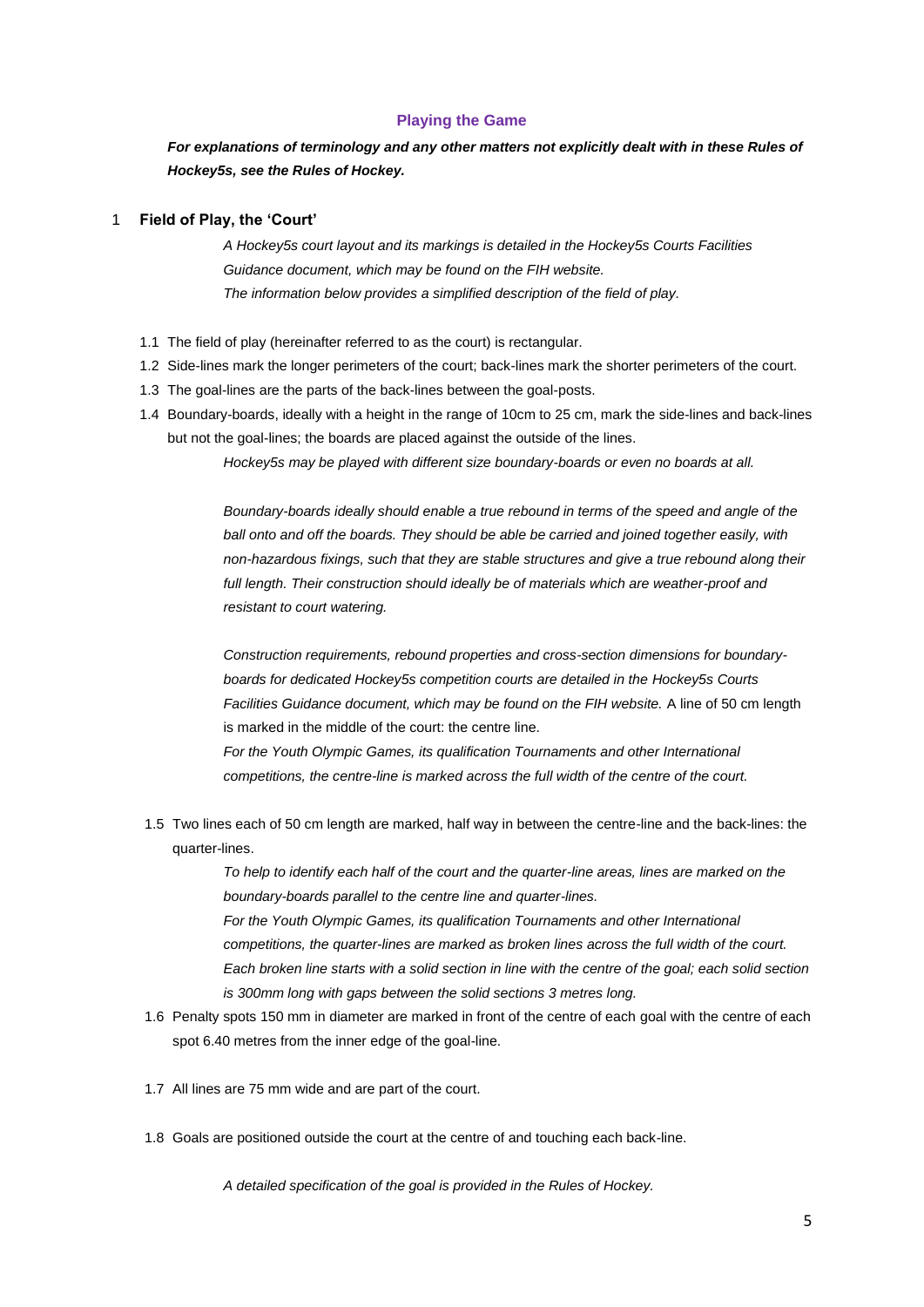## **2 Composition of Teams**

2.1 A maximum of five players from each team take part in play at any particular time during the match.

*If a team has more than the permitted number of players on the court, time should be stopped to correct the situation. A personal penalty should be awarded against the captain of the team involved.* 

*Decisions taken prior to correcting the situation cannot be changed, if time has already been re-started.* 

*Play and time is restarted with a challenge awarded against the team responsible.* 

- 2.2 Each team has a goalkeeper on the court throughout a match.
- 2.3 Each team is permitted up to four substitutes.
- 2.4 Each team is permitted to substitute from its players not on the court:
	- a substitution is permitted at any time

b there is no limit to the number of players who are permitted to be substituted at the same time or to the number of times any player is permitted to substitute or be substituted

- c substitution of a player is permitted only after that player has left the court
- d substitutions are not permitted for suspended players during their suspension

e after completing a suspension, a player is permitted to be substituted without first returning to the court f time is not stopped for substitutions except for the substitution of an incapacitated or suspended goalkeeper.

*Unless incapacitated, a goalkeeper may only be substituted if another goalkeeper is available as a substitute and is already wearing full protective equipment. Otherwise the goalkeeper required in these Rules must stay on the court throughout the match. If a goalkeeper is incapacitated, temporarily or permanently suspended and a substitute already wearing full protective equipment is not available, reasonable time should be allowed for a field player to put on protective equipment.* 

2.5 Players must leave or enter the court for substitution or any other purpose between the quarter-lines and the centre-line on a side of the court agreed with the umpires.

*Players substituting for each other must do so within touching distance of each other.* 

- 2.6 No persons other than field players, goalkeepers and umpires are permitted on the court during the match without the permission of an umpire.
- 2.7 Players on or off the court are under the jurisdiction of the umpires throughout the match including the intervals.
- 2.8 A player who is injured or bleeding must leave the court unless medical reasons prevent this and must not return until wounds have been covered; players must not wear blood stained clothing.

## **3 Captains**

3.1 One player of each team must be appointed as captain.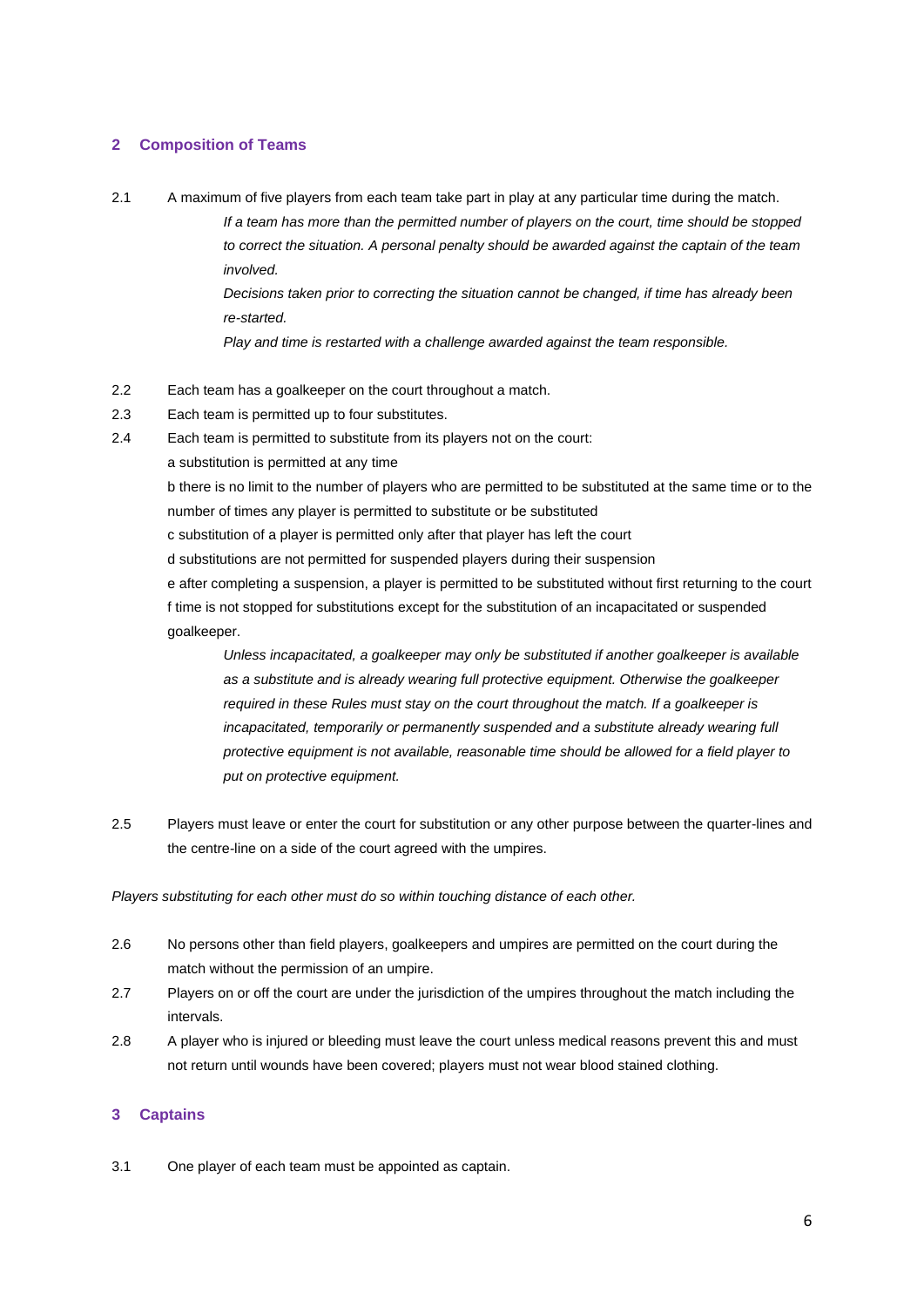- 3.2 A replacement captain must be appointed when a captain is suspended.
- 3.3 Captains must wear a distinctive arm-band or similar distinguishing article on an upper arm or shoulder or over the upper part of a sock.
- 3.4 Captains are responsible for the behaviour of all players on their team and for ensuring that substitutions of players on their team are carried out correctly.

*A personal penalty is awarded if a captain does not exercise these responsibilities.* 

# **4 Players' Clothing and Equipment**

*Tournament Regulations available from the FIH provide additional information and requirements about players' clothing, personal equipment and advertising. Refer also to regulations established by Continental Federations and National Associations.* 

- 4.1 Field players of the same team must wear uniform clothing.
- 4.2 Players must not wear anything which is dangerous to other players.
	- *Field players:*

*- are permitted to wear hand protection which does not increase the natural size of the hands significantly;*

*- are highly recommended to wear shin, ankle and mouth protection;* 

*- are permitted to wear throughout a match for medical reasons only a smooth preferably transparent or white but otherwise single coloured face mask which closely fits the face, soft protective head-covering or eye protection in the form of plastic goggles (ie goggles with a soft-covered frame and plastic lenses); the medical reasons must be assessed by an appropriate authority and the player concerned must understand the possible implications of playing with the medical condition; - other than goalkeepers, are not permitted to wear protective headgear (face mask or other protective head covering) in any other circumstances.* 

4.3 Goalkeepers must wear a single coloured shirt or garment which is different in colour from that of both teams.

*Goalkeepers must wear this shirt or garment over any upper body protection.*

- 4.4 Goalkeepers must wear protective equipment comprising at least headgear, leg guards and kickers. *The following are permitted for use only by goalkeepers: body, upper arm, elbow, forearm, hand, thigh and knee protectors, leg guards and kickers.*
- 4.5 Clothing or protective equipment which significantly increases the natural size of a goalkeeper's body or area of protection is not permitted.
- 4.6 The stick has a traditional shape with a handle and a curved head which is flat on its left side:
	- a the stick must be smooth and must not have any rough or sharp parts
	- b inclusive of any additional coverings used, the stick must be able to pass through a ring with an interior diameter of 51 mm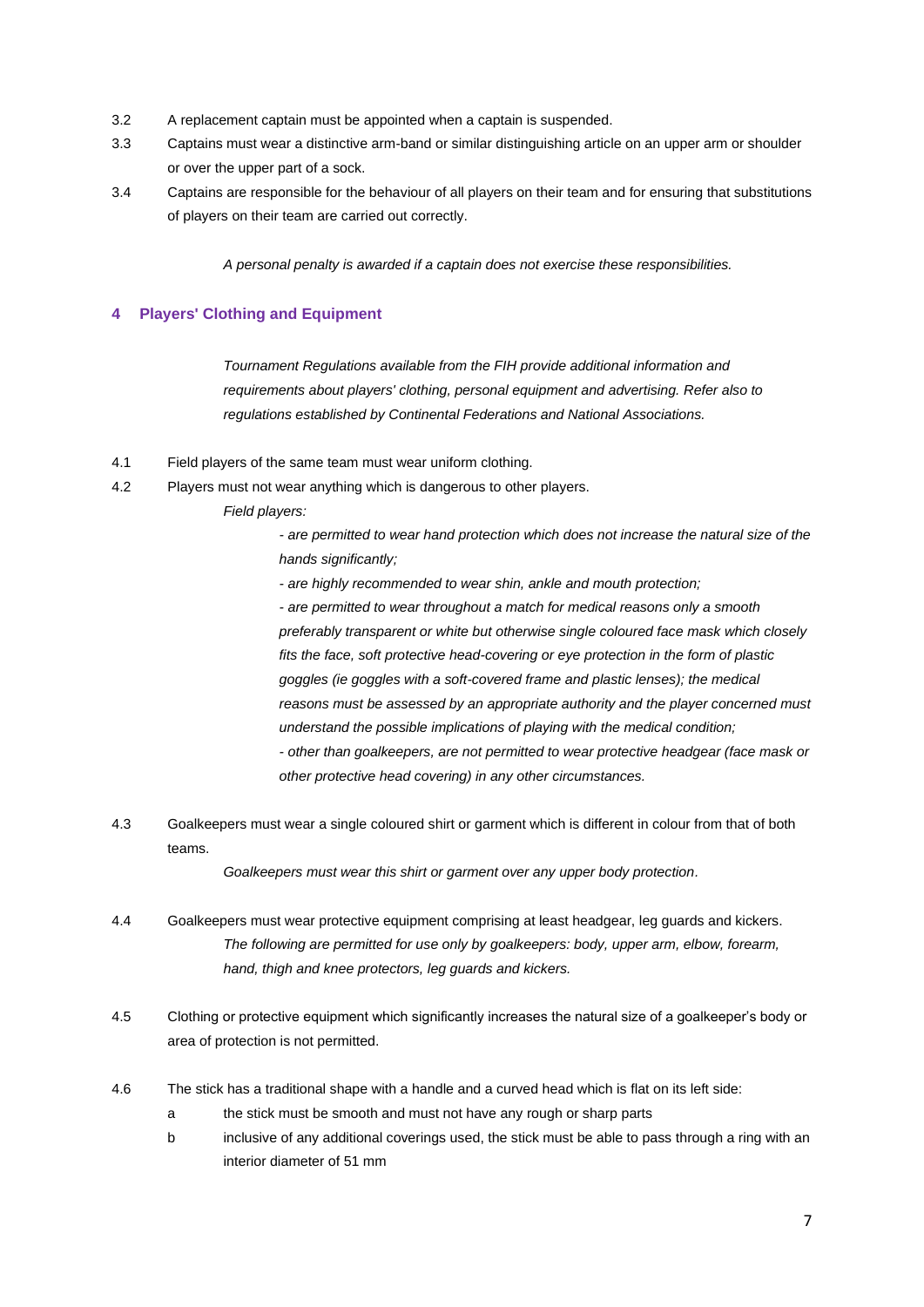- c any curvature along the length of the stick (the rake or bow) must have a continuous smooth profile along the whole length, must occur along the face side or the back of the stick but not both and is limited to a depth of 25 mm
- d the stick must conform with the specification agreed by the FIH Rules Committee.
- 4.7 The ball is spherical, hard and a colour which contrasts with the playing surface. *Detailed specifications of the stick, ball and goalkeeper's equipment are provided in the Rules of Hockey.*

# **5 Match and Result**

5.1 A match consists of two halves of 10 minutes with an interval of 2 minutes between each half. *Other periods and intervals may be agreed as specified in Regulations for particular competitions,, for example halves of 12 or 15 minutes.* 

> *If an incident arises immediately before the end of a period or the end of the match which requires review by the umpires, the review may be conducted even though time has subsequently been completed and signalled. The review should take place immediately and action taken to revert to and correct the situation as appropriate.*

*Time is not stopped except for the taking of penalty strokes, to deal with an injury, or for a substitution of an incapacitated or suspended goalkeeper.* 

5.2 The team scoring the most goals is the winner.

*Information about a Challenge Shoot-out competition as a way of reaching a result in a drawn match is included in Competition Regulations which are available, if required from the FIH website.* 

### **6 Start and Re-start the Match**

- 6.1 A coin is tossed:
	- a the team which wins the toss has the choice of which goal to attack in the first half of the match or to start the match with a centre pass
	- b if the team winning the toss chooses which goal to attack in the first half of the match, the opposing team starts the match
	- c if the team winning the toss chooses to start the match, the opposing team has the choice of which goal to attack in the first period of the match.
- 6.2 Direction of play is reversed in the second half of the match.
- 6.3 A centre pass is taken:
	- a to start the match by a player from the team winning the toss if they chose this option; otherwise by a player from the opposing team
	- b to re-start the match after an interval by a player of the team which did not take the centre pass in the previous period
	- c after a goal by a player of the team against which the goal was scored.
- 6.4 Taking a centre pass:
	- a taken at the centre of the court
	- b it is permitted to play the ball in any direction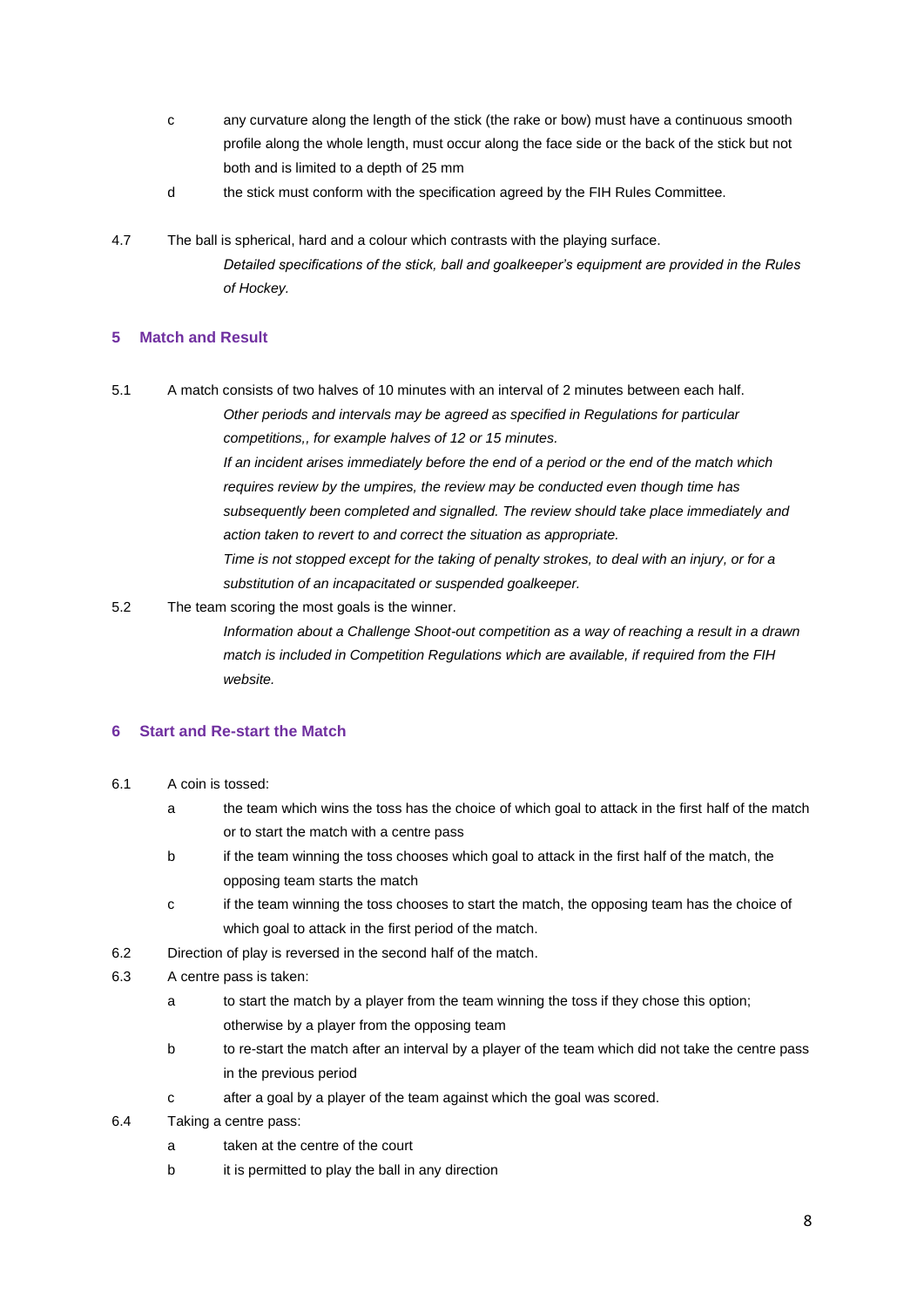- c all players other than the player taking the centre pass must be in the half of the court which includes the goal they are defending
- d the procedures for taking a free hit apply.
- 6.5 A bully takes place to re-start a match when time or play has been stopped for an injury or for any other reason and no penalty has been awarded:
	- a a bully is taken where the ball was when time was stopped, unless it is in the attacking quarter, when it shall be taken on the quarter line, in line with where the ball was when time was stopped.
	- b the ball is placed between one player from each team who face each other with the goal they are defending to their right
	- c the two players start with their sticks on the ground to the right of the ball and then tap the flat faces of their sticks together once just over the ball after which either player is permitted to play the ball
	- d all other players must be at least 4 metres from the ball.

# **7 Ball Outside the Court**

- 7.1 The ball is out of play when it passes completely over the boundary-board on the side-line or back-line.
- 7.2 Play is restarted by a player of the team which was not the last team to touch or play the ball before it went out of play.
- 7.3 When the ball travels over the side-line:
	- a play is re-started not more than one metre from where the ball crossed the side-line
	- b if the ball crossed the side-line within the quarter-line area and was last touched by a defender, play is re-started from just outside the quarter-line area they are defending and not more than one metre from the side-line
	- c the procedures for taking a free hit apply.
- 7.4 When the ball is played over the back-line and no goal is scored:
	- a if played by an attacker, play is re-started with the ball inside the quarter-line area their opponents are defending and the procedures for taking a free hit apply
	- b if played by a defender or a goalkeeper, play is re-started with the ball on the quarter-line that their opponents are attacking, in line with where it crossed the board and the procedures for taking a free hit apply..

*This aligns the rule with the corner in 11-a-side and indoor hockey and also applies if the ball is deliberately played over the backboard by a defender*.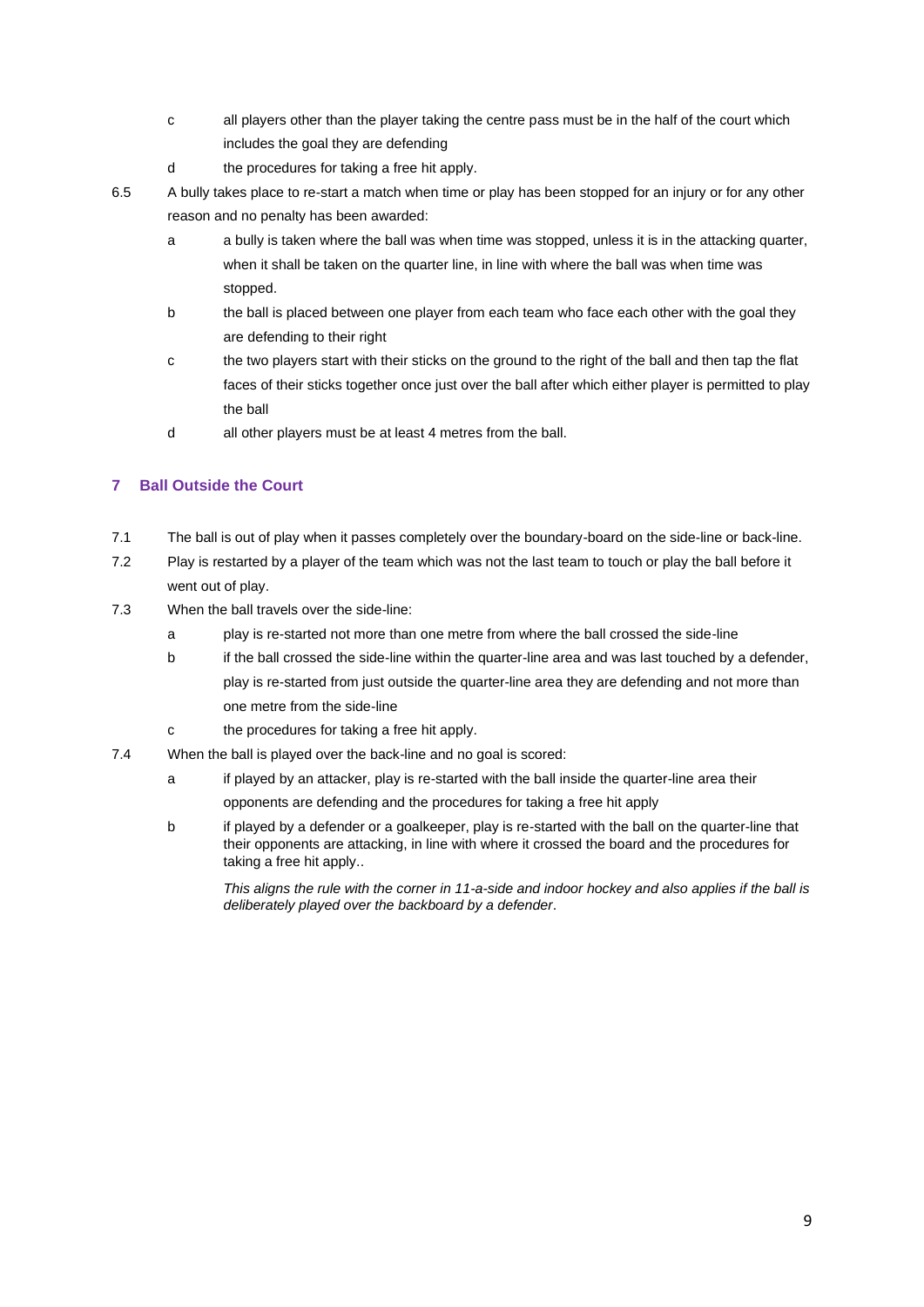### **8 Method of Scoring**

8.1 A goal is scored when the ball is played by an attacker from within their attacking half of the pitch and passes completely over the goal-line and under the cross-bar

> *A goal may only be scored when the ball has been touched by an attacker within their attacking half of the pitch. Should the ball pass into the goal having not been touched by an attacking player in their attacking half of the pitch, the game will be restarted according to Rule 7.4 and treated as the ball is played over the back line with no goal being scored.*

### **9 Conduct of Play: Players**

- 9.1 A match is played between two teams with not more than five players of each team on the court at the same time.
- 9.2 Players on the court must hold their stick and not use it in a dangerous way. *Players must not lift their stick over the heads of other players.*
- 9.3 Players must not touch, handle or interfere with other players or their sticks or clothing.
- 9.4 Players must not intimidate or impede another player.
- 9.5 Players must not play the ball with the back of the stick.
- 9.6 Players may stop, receive and/or deflect the ball in a controlled manner in any part of the court when the ball is at any height including above the shoulder unless this is dangerous or leads to danger.
- 9.7 Players must not play the ball dangerously or in a way which leads to dangerous play. *A ball may be dangerous in itself; it is also considered dangerous when it causes legitimate evasive action by players. The penalty is awarded where the action causing the danger took place.*
- 9.8 Players must not intentionally raise the ball from a hit except for a shot at goal, and then only when it is safe to do so.

*It is not an offence to raise the ball unintentionally from a hit, including a free hit, anywhere on the court unless it is dangerous.* 

*If the ball is raised over an opponent's stick or body on the ground, it is permitted unless judged to be dangerous.* 

*Players are permitted to raise the ball with a flick or scoop provided it is not dangerous. A flick or scoop towards an opponent within 4 metres is considered dangerous. If an opponent is clearly running into the shot or into the attacker without attempting to play the ball with their stick, they should be penalised for dangerous play.* 

9.9 Players must not approach within 4 metres of an opponent receiving a falling raised ball until it has been received, controlled and is on the ground.

> The initial receiver has a right to the ball. If it is not clear which player is the initial receiver, the *player of the team which raised the ball must allow the opponent to receive it.*

9.10 Field players must not stop, kick, propel, pick up, throw or carry the ball with any part of their body. *It is not an offence if the ball hits the hand holding the stick but would otherwise have hit the stick*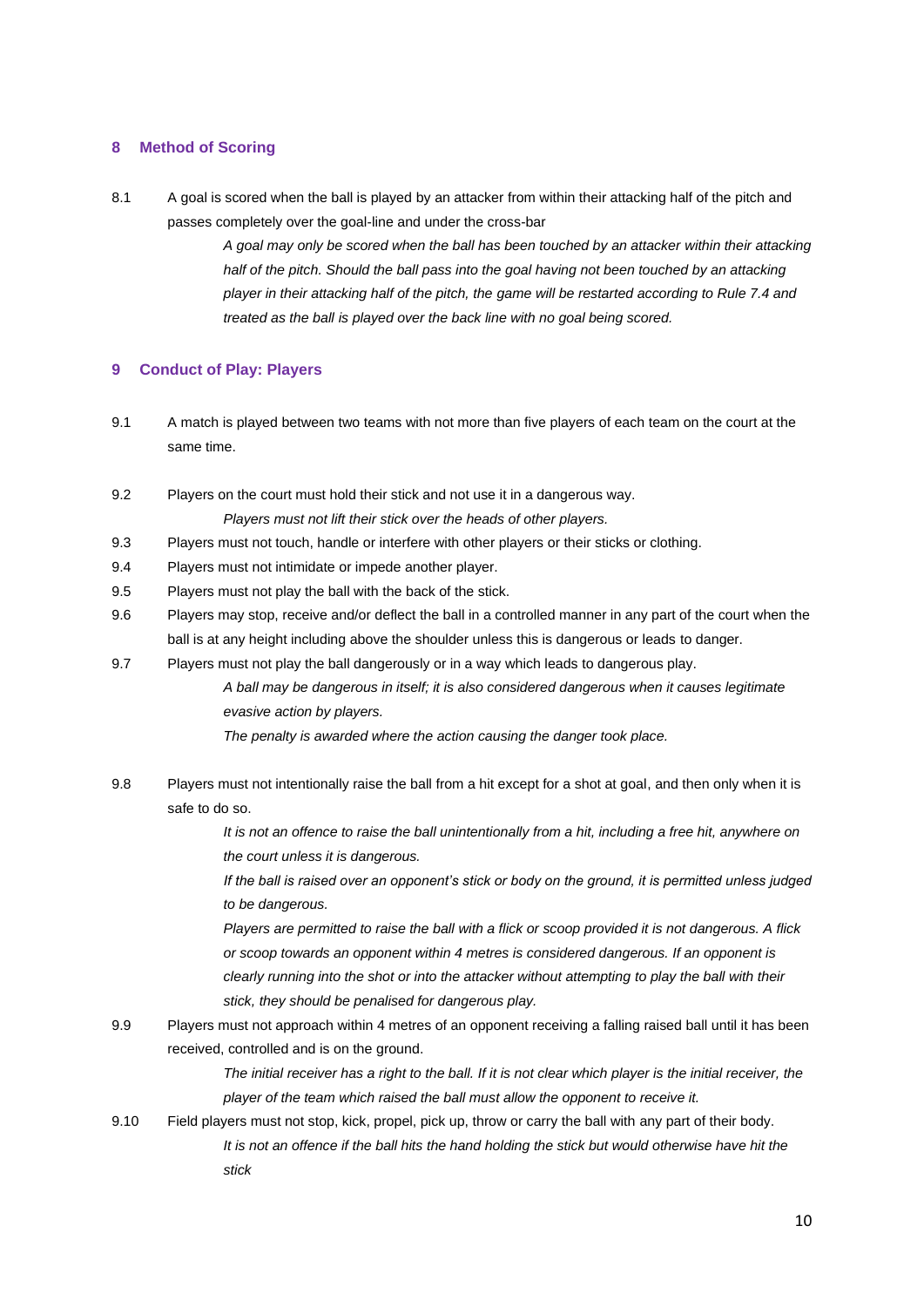#### 9.11 Players must not obstruct an opponent who is attempting to play the ball.

*Players obstruct if they:* 

- *- back into an opponent*
- *- physically interfere with the stick or body of an opponent*
- *- shield the ball from a legitimate tackle with their stick or any part of their body.*

*A stationary player receiving the ball is permitted to face in any direction. A player with the ball is permitted to move off with it in any direction except bodily into an opponent or into a position between the ball and an opponent who is within playing distance of the ball and attempting to play it. A player who runs in front of or blocks an opponent to stop them legitimately playing or attempting to play the ball is obstructing (this is third party or shadow obstruction).* 

9.12 Players must not tackle unless in a position to play the ball without body contact.

*Physical play by field players, such as sliding tackles, which take an opponent to ground and risk causing injury should attract suitable match and personal penalties.*

- 9.13 Players must not throw any object or piece of equipment onto the court, at the ball, or at another player, umpire or person.
- 9.14 The umpires will ensure fair play at all times in the spirit of Hockey 5s and may penalise any action which is outside the spirit of the sport.

# **10 Conduct of Play: Goalkeepers**

- 10.1 A goalkeeper must not take part in the match outside the half they are defending. *Protective headgear must be worn by a goalkeeper at all times.*
- 10.2 When the ball is inside the half they are defending and they have their stick in their hand goalkeepers are permitted to use their stick, feet, kickers, legs, leg guards or any other part of their body to propel the ball in any direction including over the back-line. *Goalkeepers are not permitted to conduct themselves in a manner which is dangerous to other players by taking advantage of the protective equipment they wear.*
- 10.3 Goalkeepers must not lie on the ball.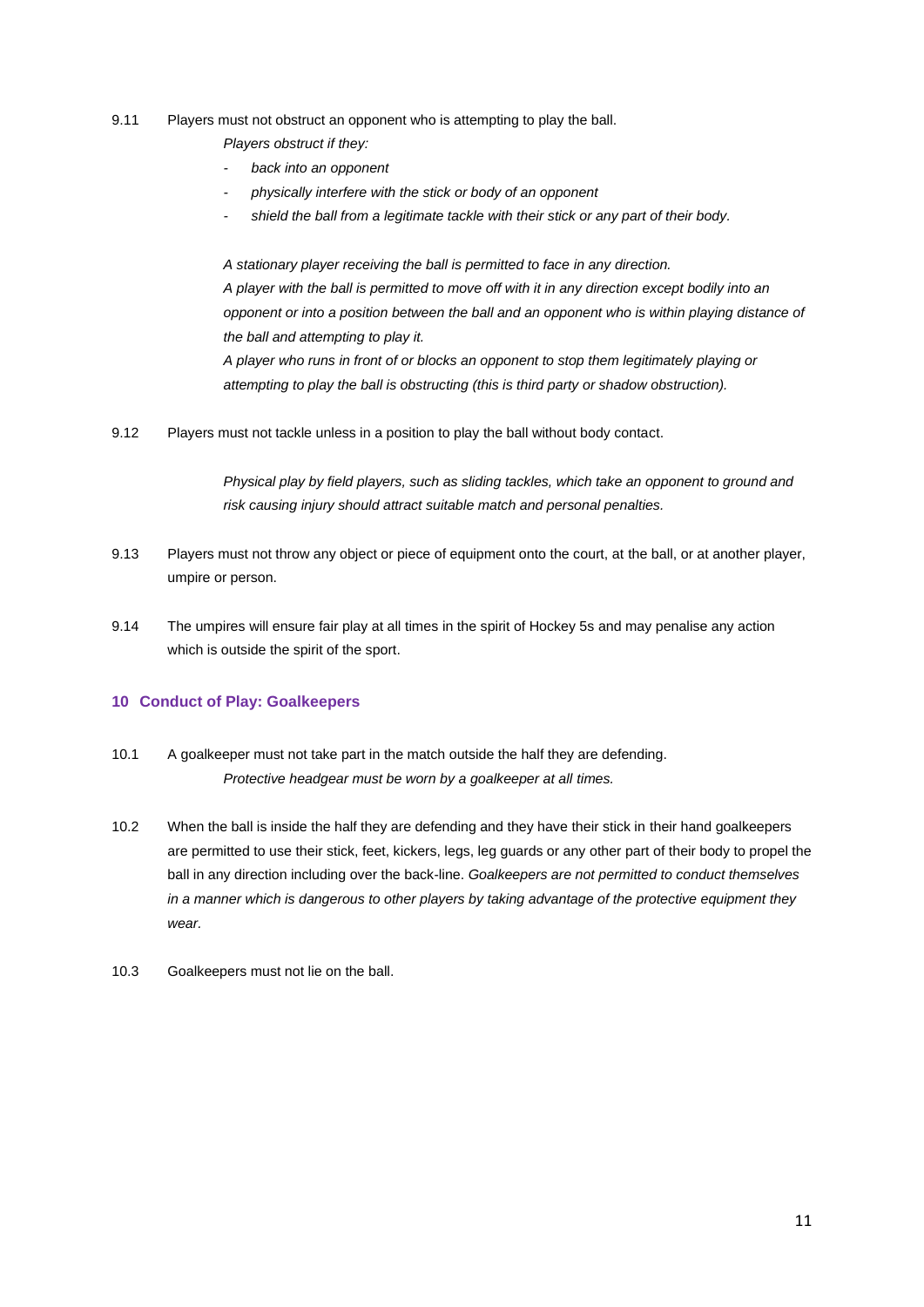# **11 Conduct of Play: Umpires**

- 11.1 One or two umpires control the match, apply the Rules and are the judges of fair play.
- 11.2 If two umpires:
	- a each umpire has primary responsibility for decisions in one half of the court for the duration of the match
	- b each is responsible for decisions on challenges and goals in one half of the court.
- 11.3 Umpires are responsible for keeping a written record of goals scored and of suspension cards used.
- 11.4 Umpires are responsible for ensuring that the full time is played and for indicating the end of time for each half.
- 11.5 Umpires blow the whistle to:
	- a start and end each half of the match
	- b start a bully
	- c enforce a penalty
	- d start a challenge
	- e start and end a penalty stroke
	- f indicate a goal
	- g re-start the match after a goal has been scored
	- h stop the play for the substitution onto or off the court of an incapacitated or suspended goalkeeper
	- i stop the match for any other reason and to re-start it
	- j indicate, when necessary, that the ball has passed wholly outside the court
- 11.6 Umpires must not coach during a match.
- 11.7 If the ball strikes an umpire, unauthorised person or any loose object on the court, play continues.

### **12 Penalties**

12.1 Advantage: a penalty is awarded only when a player or team has been disadvantaged by an opponent breaking the Rules.

> *If awarding a penalty is not an advantage to the team which did not break the Rules, play must continue.*

- 12.2 A free hit is awarded to the opposing team:
	- a for an offence by any player between the quarter-line areas
	- b for an offence by an attacker within the quarter-line area their opponents are defending
	- c for an unintentional offence by a defender within the quarter-line area they are defending, including when the ball becomes lodged in a player's clothing or equipment.
- 12.3 A challenge is awarded: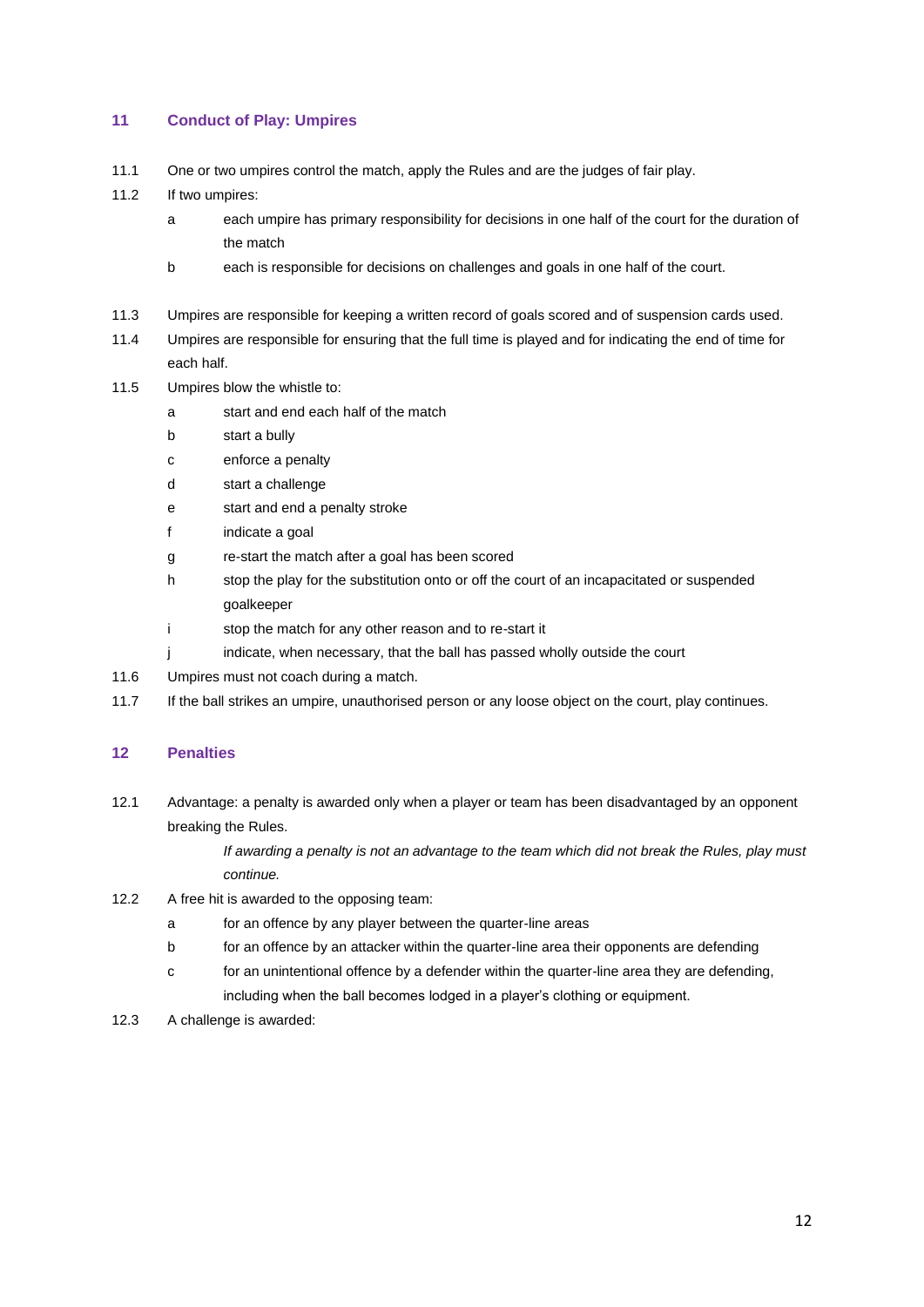- a for an offence by a defender within the half of the court they are defending which prevents the probable scoring of a goal
- b for an intentional offence by a defender within the half of the court they are defending against an opponent who has possession of the ball or an opportunity to play the ball.
	- *The umpiring signal for a challenge is the same as for a penalty corner in the Rules of Hockey; i.e. point both arms horizontally towards the attacking goal*
- 12.4 A penalty stroke to be awarded:
	- a for an action preventing a certain goal (such as a foot on the goal line)
	- b for a deliberate foul by the goalkeeper during a challenge
- 12.5 If there is another offence or misconduct before the awarded penalty has been taken:
	- a a personal penalty may be awarded
	- b the penalty may be reversed if the subsequent offence was committed by the team first awarded the penalty.

## **13 Procedures for Taking Penalties**

- 13.1 Location of a free hit:
	- a a free hit is taken close to where the offence occurred
		- *'Close to' means within playing distance of where the offence occurred and with no significant advantage gained.*
	- b a free hit awarded to the attack within the quarter-line area their opponents are defending is taken outside the quarter-line area at the nearest point to the offence
	- c a free hit awarded to the defence within their quarter-line area they are defending can be taken anywhere in that area.
- 13.2 Procedures for taking a free hit, centre pass and putting the ball back into play after it has been outside the court:
	- a the ball must be stationary
	- b all players other than the player taking the free hit must be at least 4 metres from the ball *If any player is within 4 metres of the ball, they must not interfere with the taking of the*  free hit or must not play or attempt to play the ball. If this player is not playing the ball, *attempting to play the ball or influencing play, the free hit need not be delayed.*
	- c the ball is moved using a push, hit, scoop or flick
	- d the ball may not be shot at or played directly towards the goal until it has travelled at least 4 metres or has been touched by a player of either team other than the player taking the free hit.

*If the player taking the free hit continues to play the ball (ie no other player has yet played it):* 

- *that player may play the ball any number of times, but*
- *the ball must travel at least 4 metres, before*
- *that player shoots the ball at goal by playing the ball again.*

*Alternatively:* 

- *another player of either team who can legitimately play the ball can shoot at goal*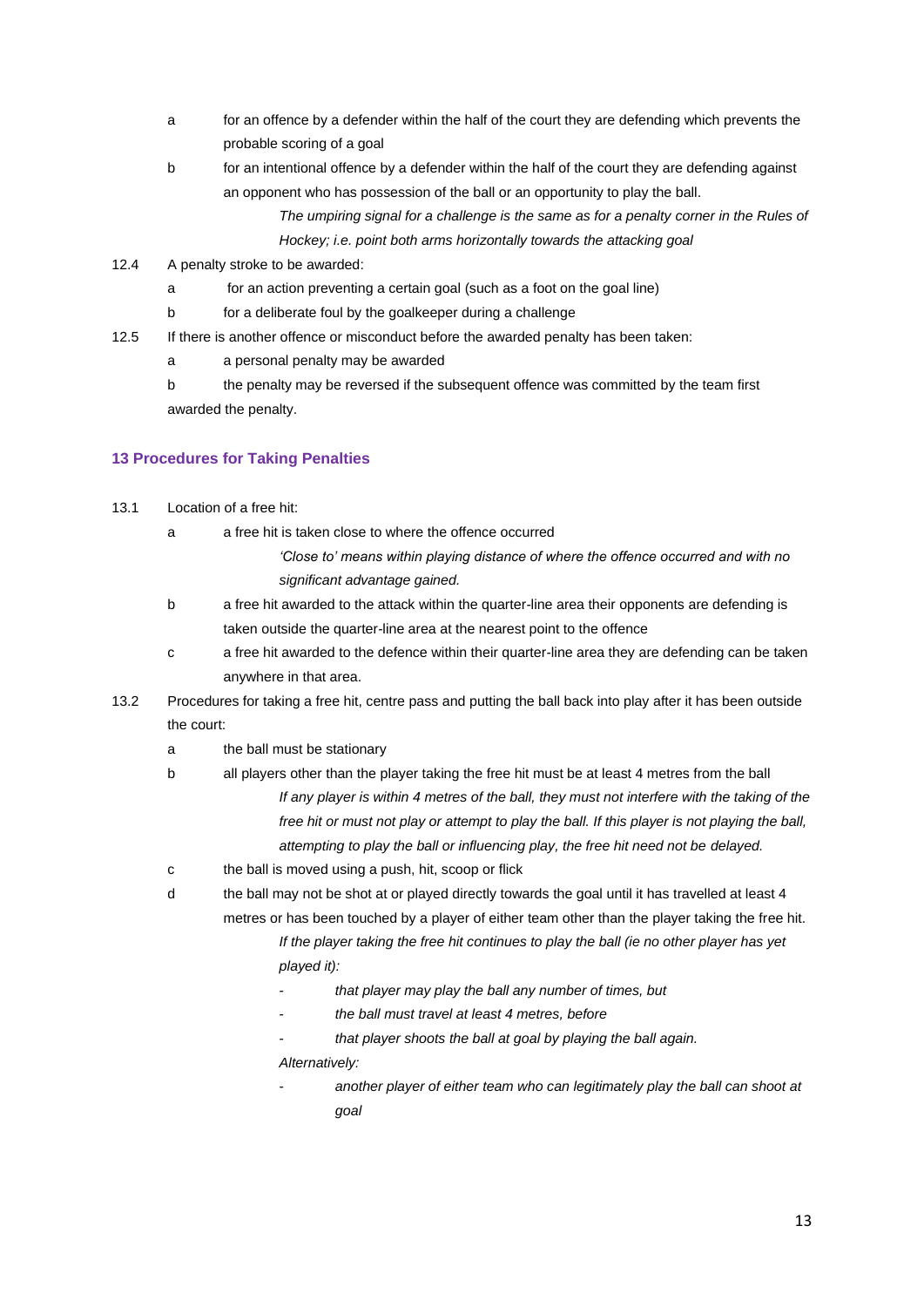- *- after another player has touched the ball, it can be shot at goal by any other player including the player who took the free hit.*
- 13.3 Taking a challenge:
	- a all players on the court other than the player taking the challenge and the goalkeeper defending it must stand beyond the centre-line
	- b the ball is placed on the quarter-line nearest to the goal of the defending goalkeeper
	- c the player taking the challenge must stand behind the ball before beginning the challenge
	- d the goalkeeper defending the challenge must stand with both feet on or behind the goal-line and must not leave the goal-line until the ball has been played
	- e the whistle is blown when the player taking the challenge and the goalkeeper defending it are in position to start the challenge
	- f the player taking the challenge must not take it until the whistle has been blown

*The player taking the challenge or the goalkeeper defending it must not delay the taking of the challenge.* 

- g the player taking the challenge may play the ball, but may not shoot the ball at goal until it has travelled at least 4 metres and is permitted to raise it to any height
- h after the attacker has played the ball the defending goalkeeper may move
- i after the attacker has played the ball open play resumes and the other players from both teams who were beyond the centre-line may re-join play
- j. once awarded, a challenge must be completed even if the half ends during the taking of the challenge. The challenge, and therefore the half, is over when
	- a goal is scored;
	- the attacker commits an offence;

- the ball is touched by another player than the initial attacker playing the challenge or the goalkeeper;

- the ball goes out of play over the back-line or side-line (including deliberately put over the backboard by the goalkeeper).

- for any unintentional offence by the defending goalkeeper against the player taking the challenge, the challenge is taken again;

- for any intentional offence by the defending goalkeeper against the player taking the challenge, a penalty stroke is awarded;

- 13.4 For an offence during the taking of a challenge:
	- a the challenge is taken before the whistle is blown: the challenge is taken again
	- b for any other offence by the player taking the challenge: a free hit is awarded to the defence
	- c for any unintentional offence by the defending goalkeeper against the player taking the challenge including leaving the goal-line before the challenge has started: the challenge is taken again.
	- d for any intentional offence by the defending goalkeeper against the player taking the challenge: a penalty stroke is awarded.

*The penalty stroke is taken in accordance with the Rules of Hockey.*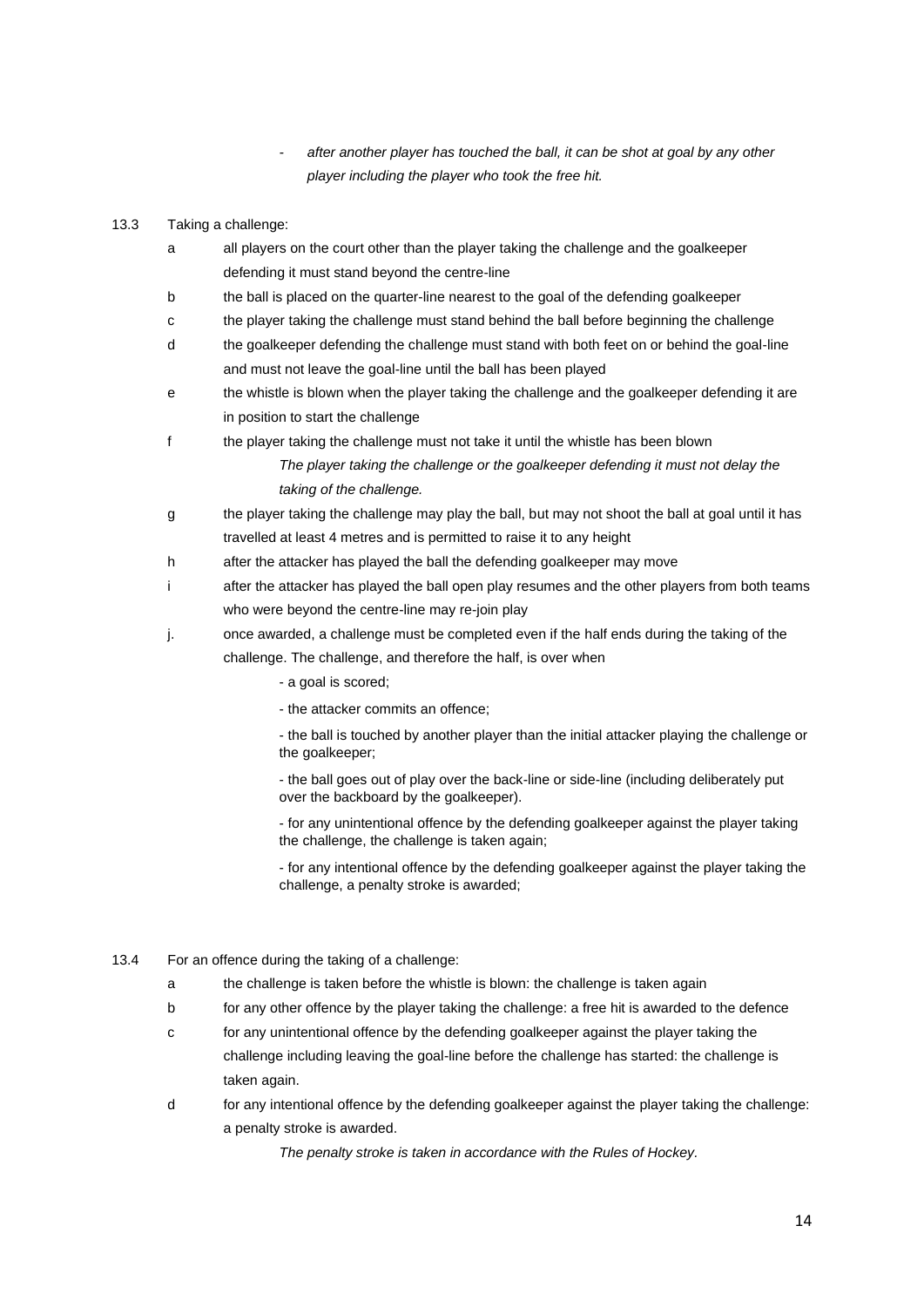### **14 Personal Penalties**

- 14.1 For any offence, the offending player may be:
	- a cautioned (indicated by spoken words)
	- b warned and temporarily suspended for 1 minute of playing time (indicated by a green card) *For the duration of each temporary suspension of a player on or off the court, with a green card, the offending team plays with one fewer player.*

*If a goalkeeper is awarded a green card, the team may nominate a field player to serve the suspension on their behalf.* 

*The suspended player may return to the court immediately the opposing team scores a goal, unless this goal is the result of a challenge conceded by the suspended player (see rule 14.6).*

c temporarily suspended for a minimum of 2 minutes of playing time (indicated by a yellow card) *A suspension of 4 minutes, (indicated by a yellow card), should be awarded for repeated offences or serious physical foul play.*

> *For the duration of each temporary suspension of a player on or off the court, with a yellow card, the offending team plays with one fewer player.*

*If the goalkeeper is temporarily suspended the offending team plays with one fewer field-player. If a substitute goalkeeper already wearing full protective equipment is not available, reasonable time should be allowed for a field player to put on protective equipment.* 

*The player must serve the full period of the suspension* 

d permanently suspended from the current match (indicated by a red card).

*For each permanent suspension, the offending team plays for the remainder of the match with one fewer player.* 

*If the goalkeeper is permanently suspended, they must leave the court and its surrounding area. Each team must have a goalkeeper on the court throughout a match. If a substitute goalkeeper already wearing full protective equipment is not available, reasonable time should be allowed for a field player to put on protective*  equipment. The offending team plays with one fewer field player for the remainder of *the match.* 

*A personal penalty may be awarded in addition to the appropriate penalty.* 

- 14.2 Temporarily suspended players must remain in a designated place until permitted by the umpire who suspended them to resume play.
- 14.3 Temporarily suspended players are permitted to rejoin their team during intervals after which they must return to a designated place to complete their suspension.
- 14.4 The intended duration of a temporary suspension may be extended for misconduct by a player while suspended.
- 14.5 Permanently suspended players must leave the court and its surrounding area.
- 14.6 If a player receives a personal penalty in conceding a challenge, the timing of the penalty does not start until the challenge is completed (irrespective of the outcome).